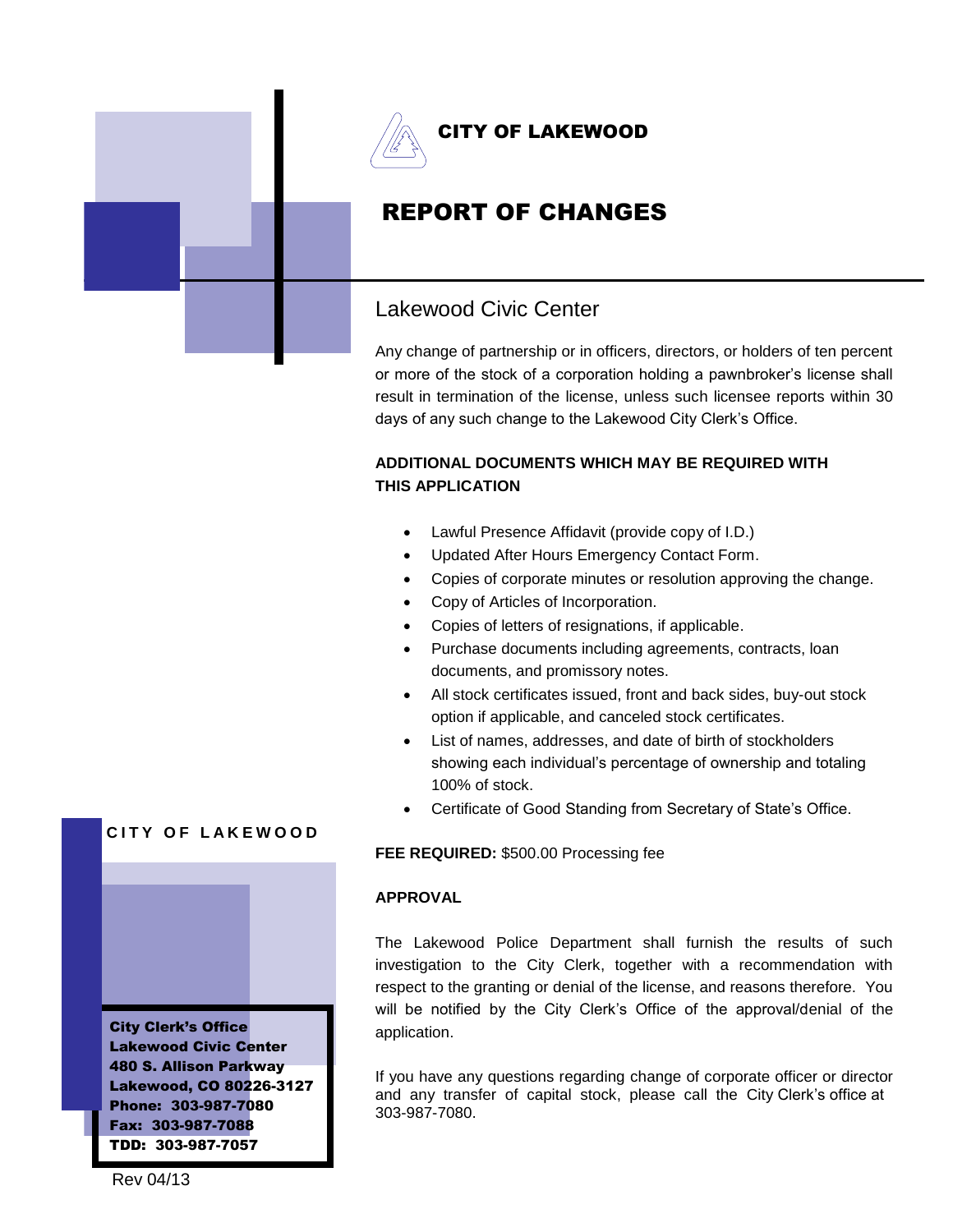### **INSTRUCTIONS/PROCEDURES FOR COMPLETING A REPORT OF CHANGES APPLICATION**

**Any change of partnership or in officers, directors, or holders of ten percent or more of the stock of a corporation holding a pawnbroker's license, or, a transfer of stocks shall report the change(s) within 30 days of such change to the Lakewood City Clerk's office, each individual must complete an Individual Background Investigation Packet Report, be fingerprinted and have photographs taken.**

**Applicants/stockholders must schedule an appointment to be fingerprinted with the fingerprinting department (appointment information listed on cover sheet to the Individual Background Investigation Packet), come in to the City Clerk's Office at least 1 hour prior to your fingerprinting appointment for application review and receipting of fees.**

**All managers other than an owner or stockholder, acting as a manger must file a Manager Registration packet within 30 days of hire.**

**All questions must be fully answered, if a question is not applicable, write "n/a". If the answer is none, write "none". All supporting documents must be submitted and correspond exactly with the name of the business entity. The required fees must be included with the application. Incomplete applications will not be accepted.**

**All documents must be fully executed showing required signatures and dates.**

**Once review of application is completed, you will be sent to the Police Department for your fingerprinting and photographing appointment.**

### **All forms are to be TYPEWRITTEN or HANDWRITTEN IN BLACK INK and submitted in DUPLICATE.**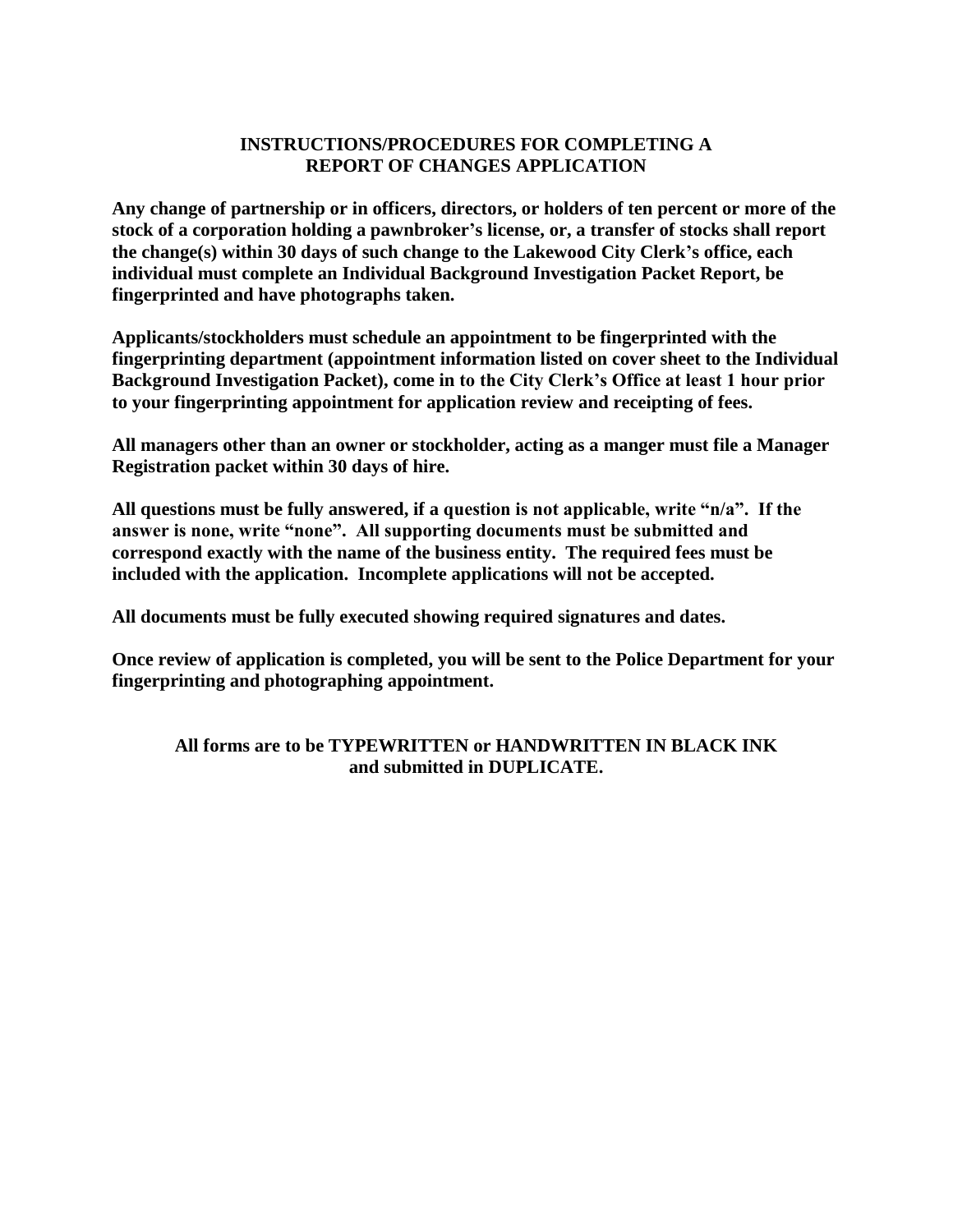#### **DOCUMENT CHECKLISTS**

- **I. PAWNBROKER LICENSE - REPORT OF CHANGES APPLICATION**
- **\_\_\_\_\_A. Pawnbroker License – Report of Changes application**
- **\_\_\_\_\_B. Lawful Presence Affidavit**
- \_\_\_\_\_**C. Updated After Hours Emergency Contact Form**

#### **II. REPORT OF CHANGES APPLICATION ADDITIONAL DOCUMENTS REQUIRED**

- **\_\_\_\_\_A. Copies of corporate minutes or resolution approving the change**
- \_\_\_\_\_**B**. **Copy of letters of resignations, if applicable**
- \_\_\_\_\_**C**. **Purchase documents including agreements, contracts, loan documents, and promissory notes**
- **\_\_\_\_\_D. All stock certificates issued, front and back sides, buy-out stock option if applicable, and canceled stock certificates**
- **\_\_\_\_\_E. List of names, addresses, and date of birth of stockholders showing each individual's percentage of ownership and totaling 100% of stock**
- \_\_\_\_\_**F. Certificate of Good Standing from Secretary of State's Office**
- **\_\_\_\_\_G. Proof of Applicant's right to possession of premises, please provide a copy of the deed or lease**

### **III. BACKGROUND INVESTIGATION APPLICATION**

- **\_\_\_\_\_A. Background Investigation Report**
- **\_\_\_\_\_B. Pawnbroker Attachment**
- **\_\_\_\_\_C. Authority for Release of Information**
- **\_\_\_\_\_D. Lawful Presence Affidavit**

### **IV. INDIVIDUAL BACKGROUND INVESTIGATION ADDITIONAL DOCUMENTS REQUIRED**

- **\_\_\_\_\_A. Current personal financial statement or a balance sheet and income statement for the preceding twelve months prior to date of application**
- **\_\_\_\_\_B. Three letters of character reference**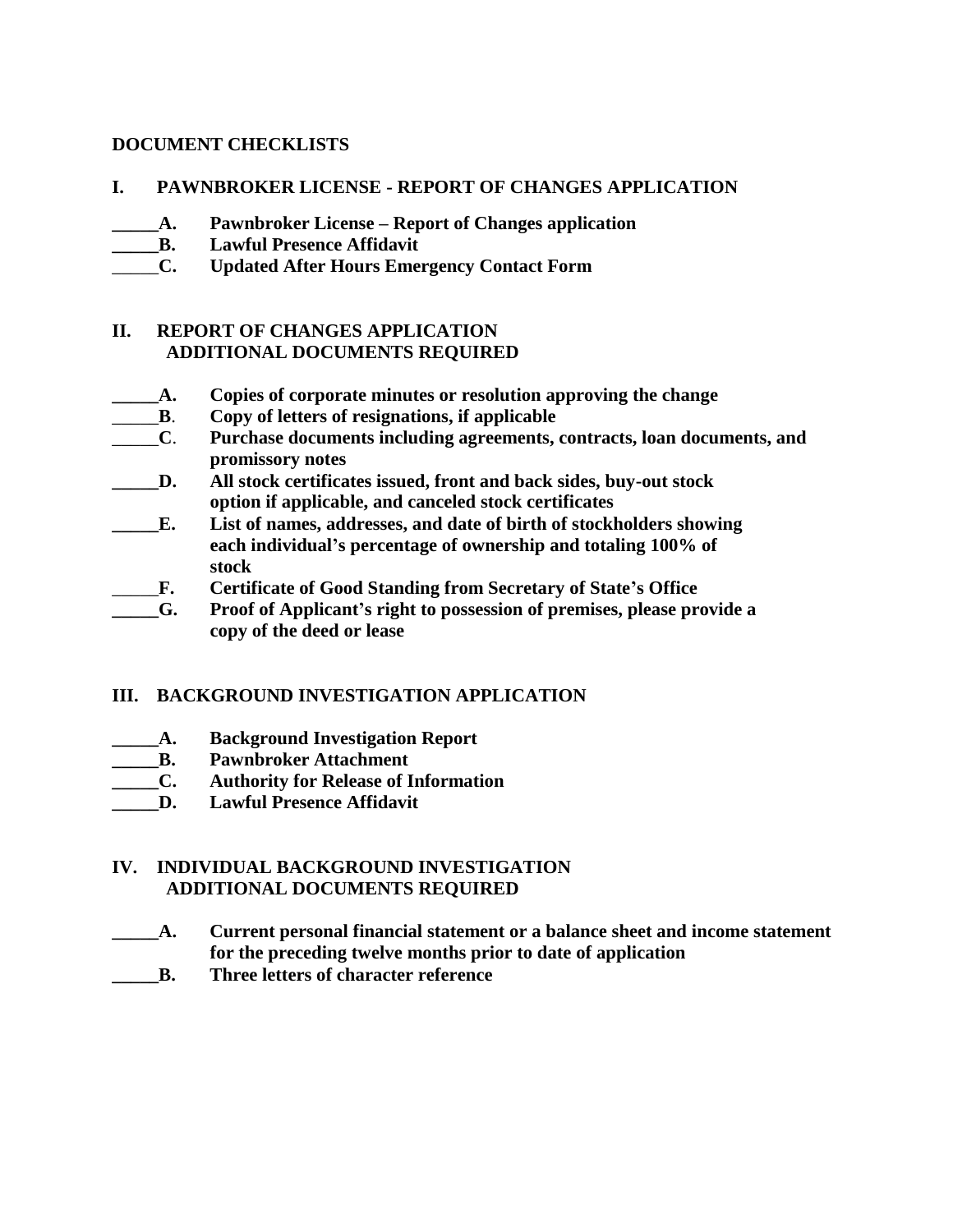**V. FEES**

#### **FEES ASSOCIATED WITH APPLICATION(S)**

**Processing fee (\$500.00) \$ Fingerprinting fee (\$16.50 per stockholder holding 10% or more of issued stocks) \$**

**Total City Fees \$**

| Þ  |  |
|----|--|
| \$ |  |
|    |  |

**Please make checks payable to "City of Lakewood" Visa/MasterCard accepted at front counter**

#### **VI. MANAGER REGISTRATION**

- **\_\_\_\_A. Background Investigation Report**
- **\_\_\_\_B. Pawnbroker Attachment**
- **\_\_\_\_C. Authority for Release of Information**
- **\_\_\_\_D. Lawful Presence Affidavit**

#### **VII. MANAGER REGISTRATION ADDITIONAL DOCUMENT REQUIRED**

**\_\_\_\_A. Three letters of character reference**

#### **VIII. MANAGER REGISTRATION FEES**

**Manager registration fee (\$150.00) Fingerprinting fee (\$16.50) \$ Payable to the City of Lakewood**

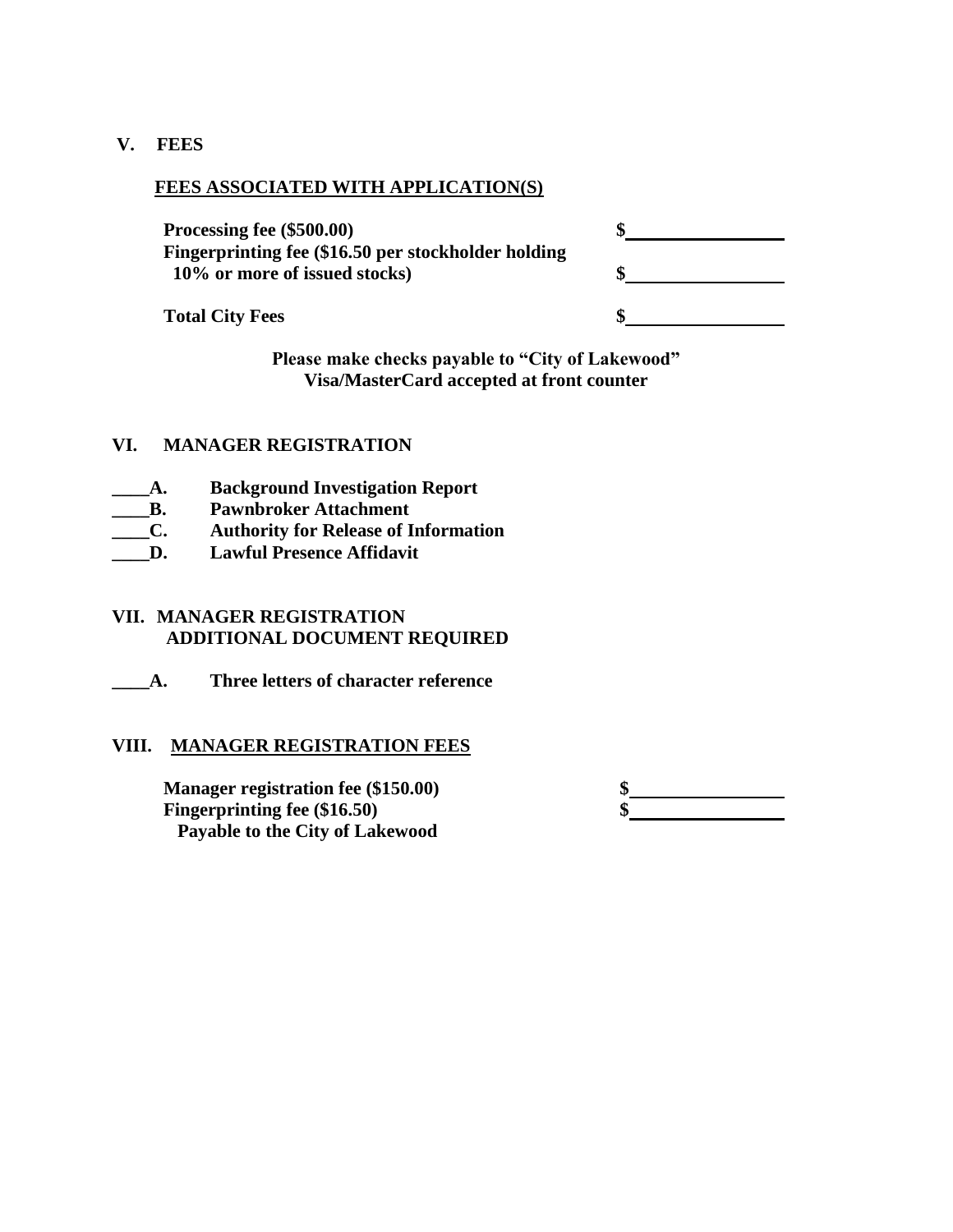#### **CITY OF LAKEWOOD**

#### **PAWNBROKER LICENSE - REPORT OF CHANGES**

*Use this form to report changes in corporate structure, partnership, trade name.*

|  | 1. Applicant Name |
|--|-------------------|
|  |                   |

*If partnership, list partner names. If corporation, list name of corporation.*

- 2. Trade Name
- 3. License Number **1. Community 1. Telephone Number** 4. Telephone Number **1. Community 1. Telephone Number** 1. Telephone Number 1. Telephone Number 1. Telephone Number 1. Telephone Number 1. Telephone Number 1. Telephone N

- 5. Address of Licensed Premises
- 6. Mailing Address
- 7. Change of Corporate Structure (Applies to corporate licensees only). For each new officer, director, and stockholder, attach three letters of reference, a Background Investigation Report, and a copy of the corporate minutes showing the change. Also, attach a certificate of Good Corporate Standing.

| Name of New Officer | Home Address | <b>Birth Date</b> | Name of Person<br>Replacing | Percent<br>of<br>Stock |
|---------------------|--------------|-------------------|-----------------------------|------------------------|
| President:          |              |                   |                             |                        |
| Vice President:     |              |                   |                             |                        |
| Secretary:          |              |                   |                             |                        |
| Treasurer:          |              |                   |                             |                        |
| Director:           |              |                   |                             |                        |
| Director:           |              |                   |                             |                        |
| Director:           |              |                   |                             |                        |
| Stockholder:        |              |                   |                             |                        |
| Stockholder:        |              |                   |                             |                        |
| Stockholder:        |              |                   |                             |                        |
| Stockholder:        |              |                   |                             |                        |

*480 South Allison Parkway/Lakewood Colorado 80226-3127,* Phone: 303- 987-7080, TDD: 303-987-7057, Fax: 303- 987-7088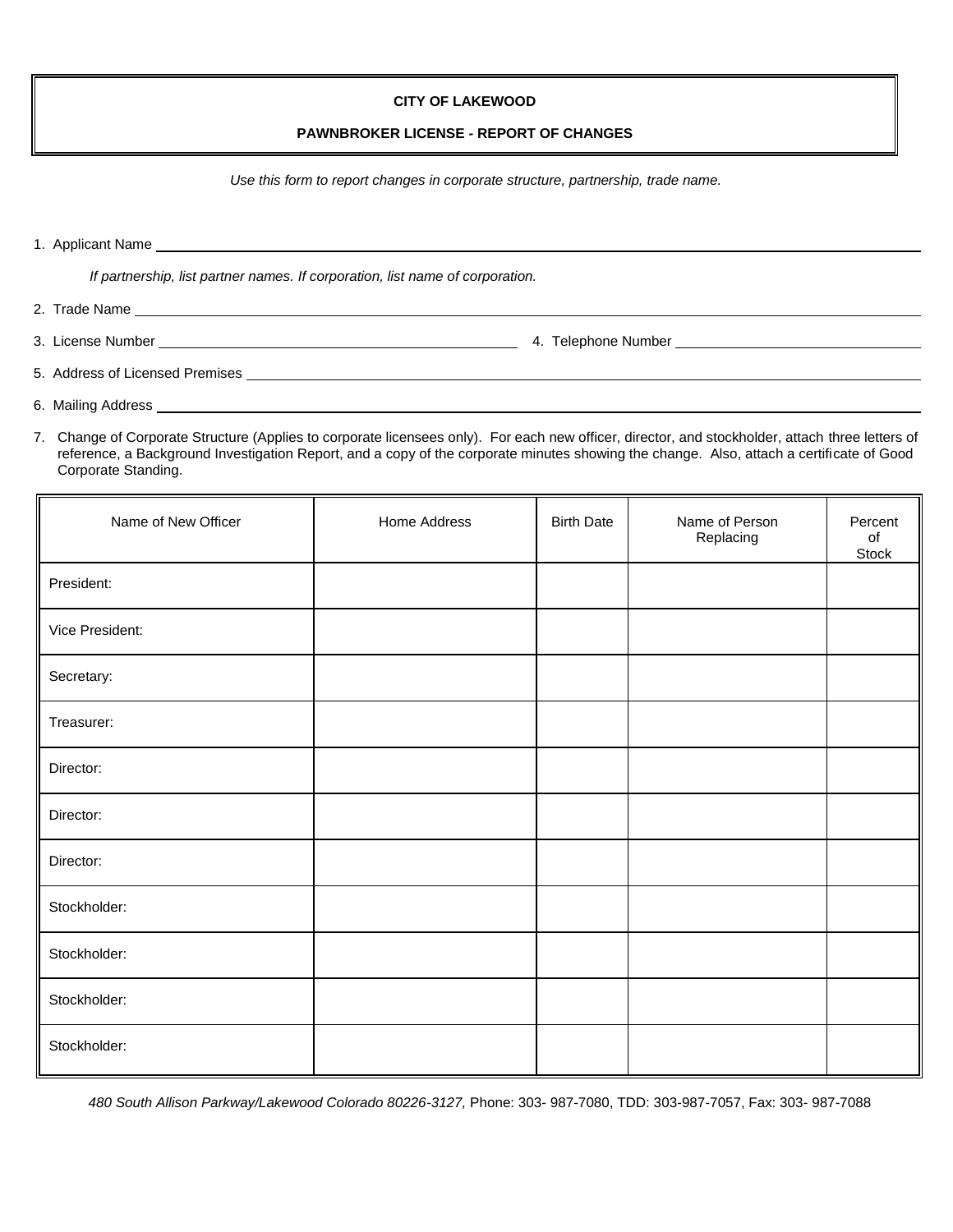8. Change of Trade Name (Attach Trade Name Affidavit).

Old Trade Name:

New Trade Name:

9. Change of Partnership (Attach Partnership Agreement).

Name of New Partner, Home Address, Date of Birth, Replaces Whom, % of Ownership.

#### OATH OF APPLICANT

*I affirm that all information contained in this document and all attachments pertaining to this license are true, correct, and complete. I agree to notify the City of Lakewood of any changes relevant to this license. I further agree to conform to all applicable statutes and ordinances relative to this license.*

Signature Date Date of the Date of Title Contract of the Date of the Date of the Date of the Date of the Date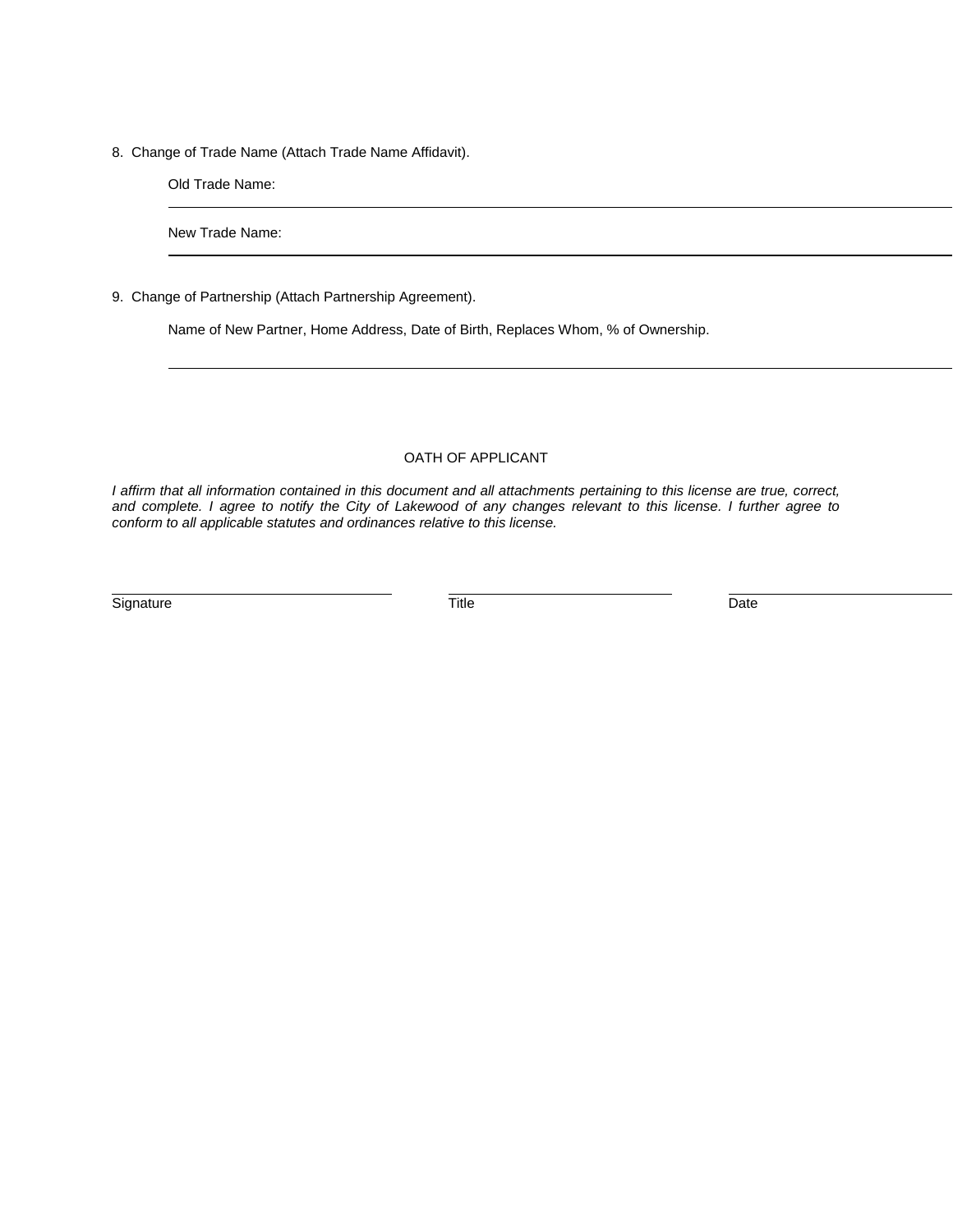#### **CITY OF LAKEWOOD LAWFUL PRESENCE AFFIDAVIT**

I, \_\_\_\_\_\_\_\_\_\_\_\_\_\_\_\_\_\_\_\_\_\_\_\_\_\_\_\_\_\_\_\_\_, swear or affirm under penalty of perjury under the laws of the State of Colorado that (check one):

\_\_\_\_\_ I am a United States citizen, or

\_\_\_\_\_ I am a Permanent Resident of the United States, or

\_\_\_\_\_ I am lawfully present in the United States pursuant to Federal law.

 I understand that this sworn statement is required by law because I have applied for a public benefit or I am a sole proprietor entering into a contract or purchase order with the City of Lakewood, in the State of Colorado. I understand that state law requires me to provide proof that I am lawfully present in the United States prior to receipt of this public benefit or prior to entering into a contract with the City of Lakewood. I further acknowledge that making a false, fictitious, or fraudulent statement or representation in this sworn affidavit is punishable under the criminal laws of Colorado as perjury in the second degree under Colorado Revised Statute 18-8-503 and it shall constitute a separate criminal offense each time a public benefit is fraudulently received.

Print Full Legal Name Date

**Signature** 

 $\overline{a}$ 

 $\overline{a}$ 

For office use only:

Type of identification presented (attach copy)

\_\_\_\_\_\_\_\_\_\_\_\_\_\_\_\_\_\_\_\_\_\_\_\_\_\_\_\_\_\_\_\_\_\_\_\_\_\_\_\_\_\_\_\_\_

Initials of verifier\_\_\_\_\_\_\_\_\_\_\_\_